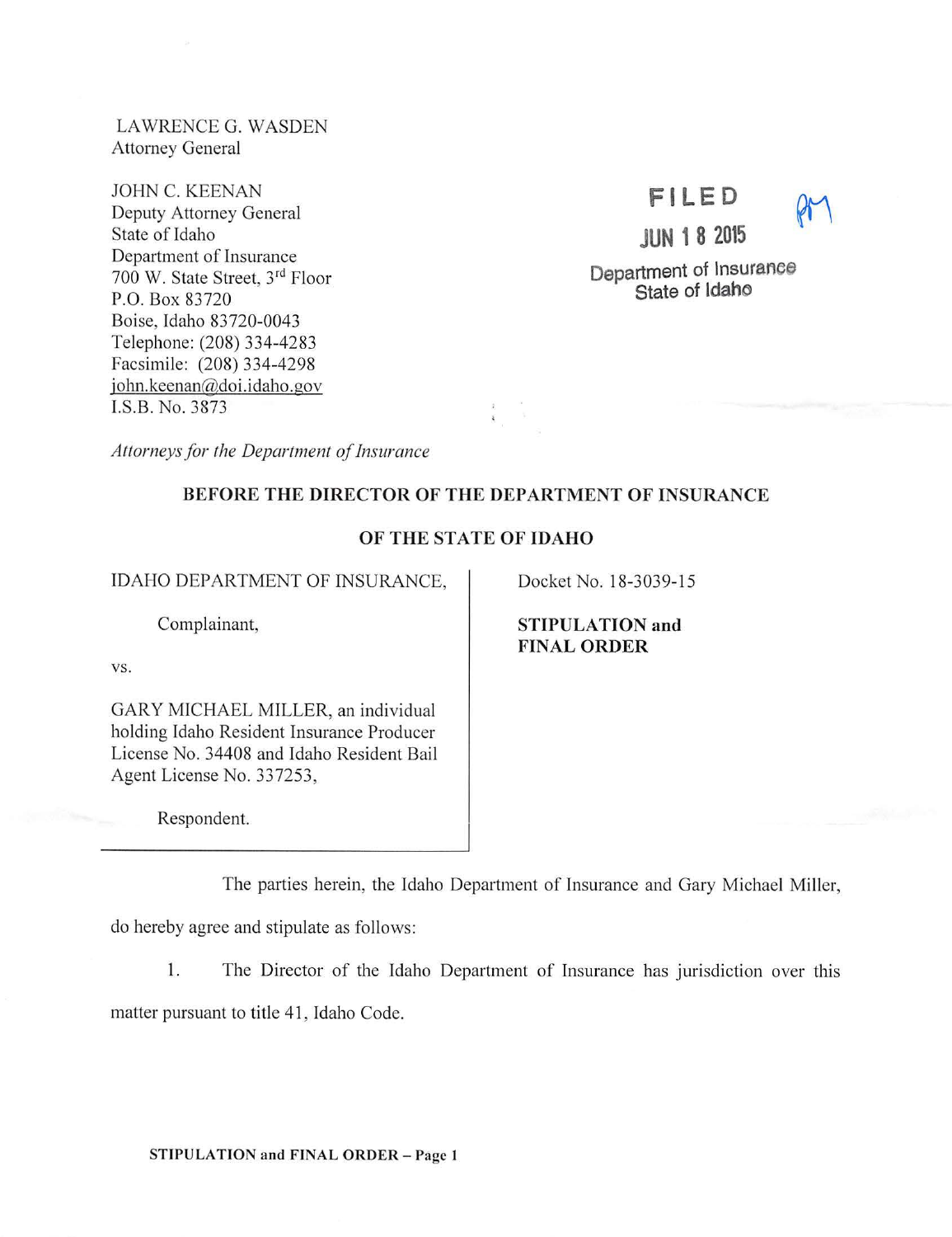2. On April 16, 2015, the Idaho Department of Insurance (hereinafter "Department") did file and serve a *Verified Complaint and Notification of Rights* (hereinafter "Verified Complaint") on the Respondent, Gary Michael Miller (hereinafter "Miller").

3. Upon receipt of the Verified Complaint, Miller contacted the Attorney General's Office regarding possible settlement of the matter. Miller expressed his clear intent to defend and to request a hearing.

4. The Verified Complaint alleged that Miller permitted an employee of his agency to complete a bail transaction in Miller's name. The Verified Complaint also alleged that said employee submitted the bail bond to the District Court.

5. The Verified Complaint alleged that such actions were in violation of sections 41- 1004 and 41-1045, Idaho Code.

6. The parties hereto believe that this matter may be brought to a close by a negotiated and stipulated settlement.

7. In consideration of the foregoing, the parties stipulate and agree as follows:

- a. That Miller admits to having violated section 41-1045, Idaho Code;
- b. That an administrative penalty of \$1,000.00 shall be imposed against Miller; and,
- c. That an appropriate Final Order may be entered herein by the Director of the Idaho Department of Insurance.

8. Before executing this Stipulation, Miller has had the opportunity to review this Stipulation with an attorney and to seek appropriate advice and counsel relating thereto.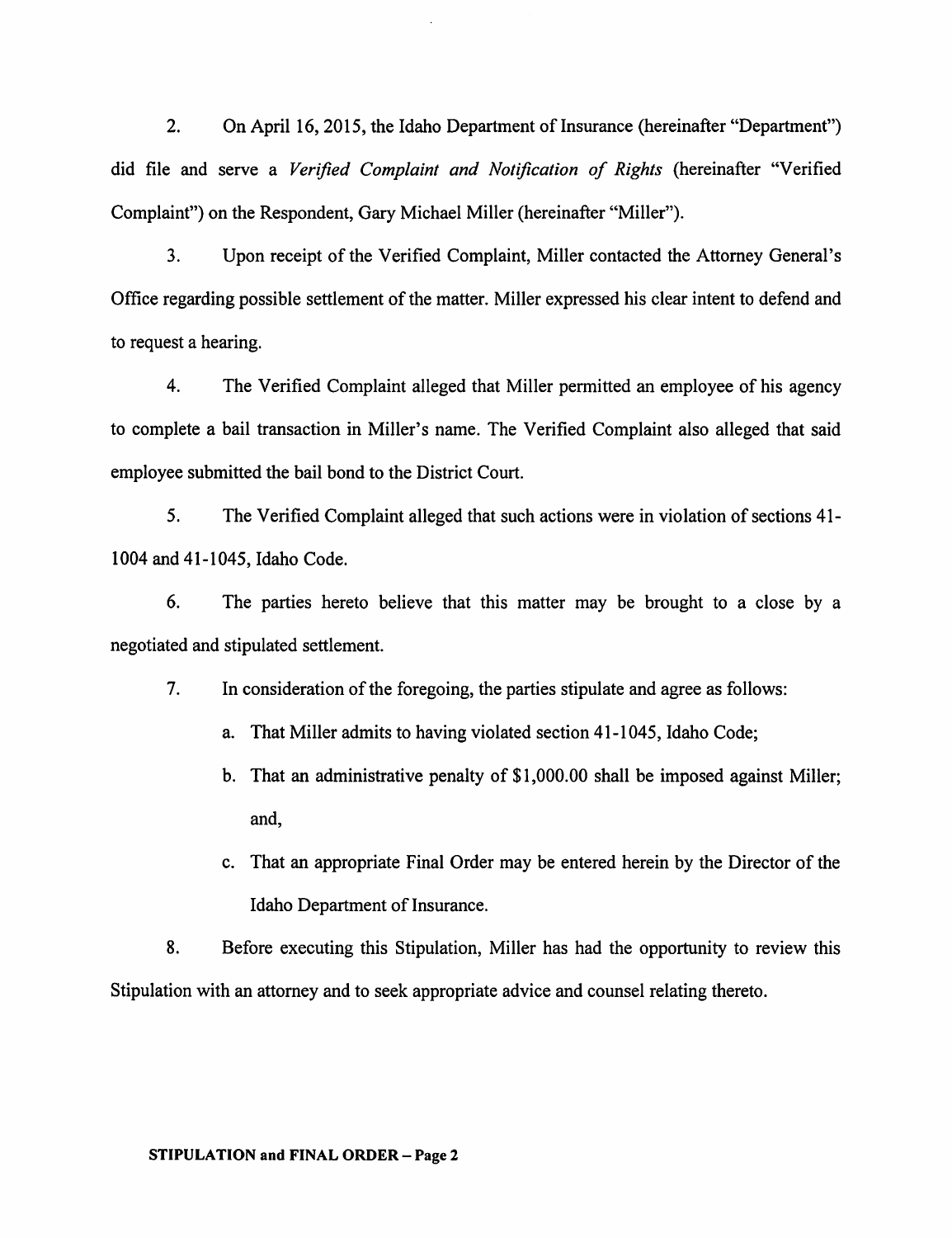9. The parties agree that the terms of this Stipulation are appropriate and proper under the circumstances referenced herein and that they have entered into this Stipulation knowingly, voluntarily, and with full knowledge of any rights they may be waiving thereby.

10. The parties hereto waive their right to notice and hearing at which they may be represented by counsel, present evidence, and examine witnesses. The parties hereto also waive their right to seek reconsideration or to submit this matter for review by a court of competent jurisdiction.

11. The parties hereto have reviewed the proposed Final Order and agree as to its form and that said Final Order may be submitted to the Director of the Idaho Department of Insurance for his review and signature.

IT IS SO AGREED.

DATED this  $8\%$  day of  $\mathcal{I}_{\text{true}}$ , 2015.

'-

Respondent GARY MI<del>C</del>HAEL MILLER

DATED this  $\sqrt{8}$  day of  $\sqrt{\mu}$   $\mu$   $\ell$ , 2015.

IDAHO DEPARTMENT OF INSURANCE

ELAINE MELLON Bureau Chief Consumer Services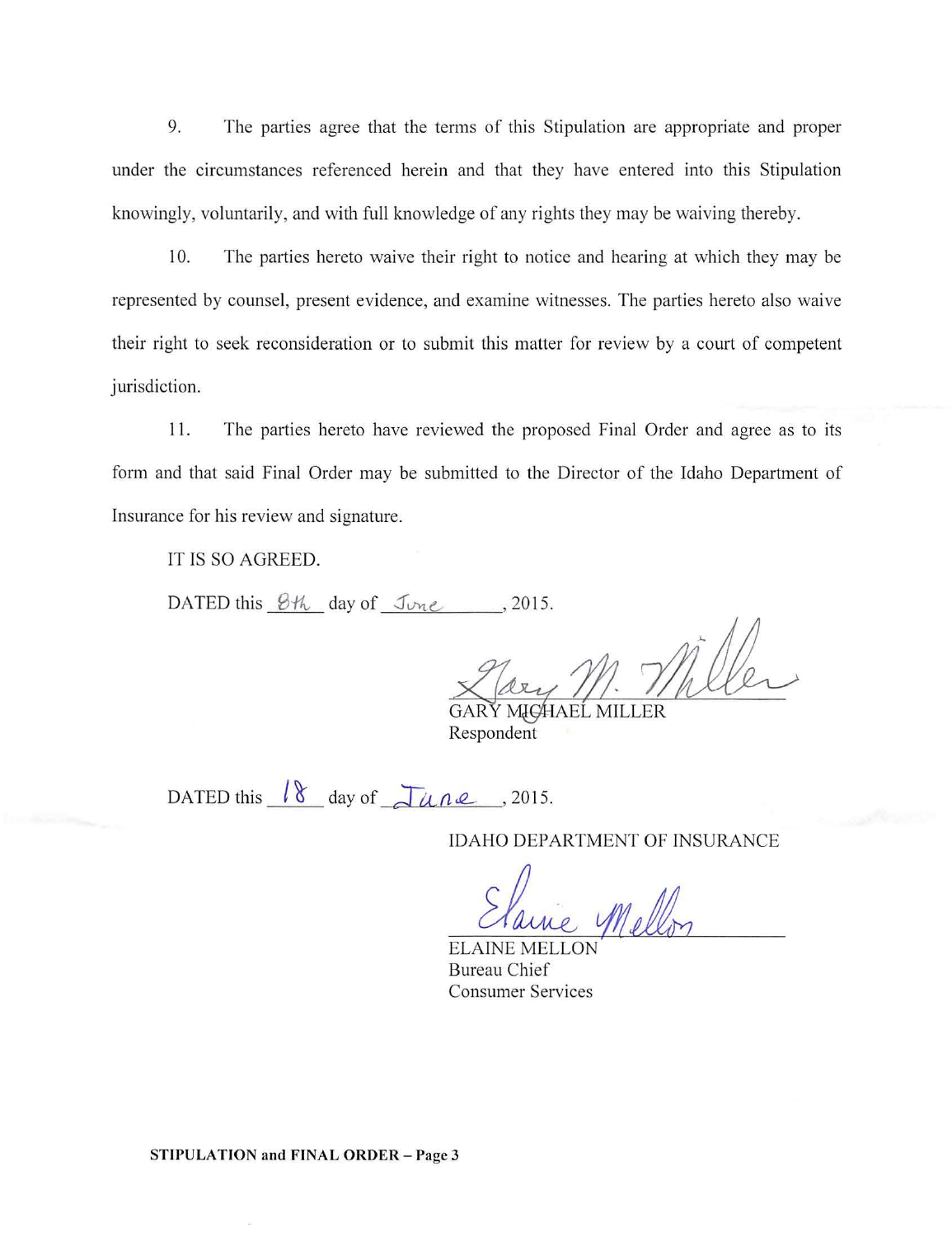#### FINAL ORDER

The parties hereto, namely the Idaho Department of Insurance and GARY MICHAEL MILLER, having entered into the foregoing STIPULATION on file herein, the form of the Order having been approved, and the Acting Director, having reviewed the same and having found that there is a factual basis for the matter as alleged herein, does hereby enter his Final Order as follows:

IT IS HEREBY ORDERED that the STIPULATION on file herein is approved and adopted as an Order of the Acting Director, and is incorporated herein as if set forth in full and made a part hereof;

IT IS FURTHER ORDERED that GARY MICHAEL MILLER's admission of the violation of section 41-1045, Idaho Code, as set forth in the STIPULATION is accepted; and,

IT IS FURTHER ORDERED that an administrative penalty in the amount of ONE THOUSAND DOLLARS (\$1,000.00) is imposed against GARY MICHAEL MILLER and is due and payable immediately.

# IT IS SO ORDERED.

DATED this  $\sqrt{8}$  day of June, 2015.

STATE OF IDAHO

DEPARTMENT OF INSURANCE

Director